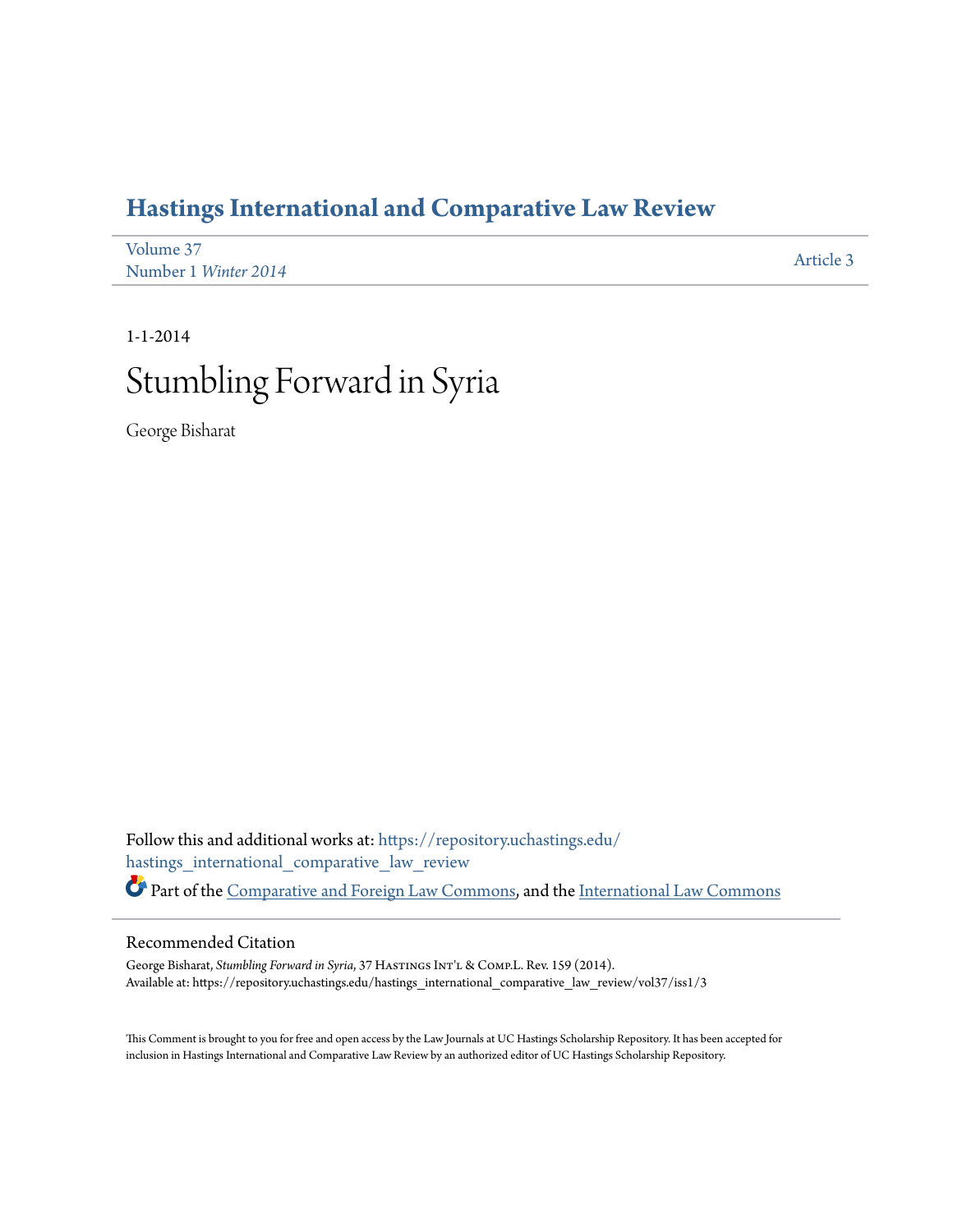## **Stumbling Forward in Syria**

#### **By GEORGE BISHARAT\***

On August 21 **2013,** a large number of Syrian civilians in a suburb of Damascus appeared in hospitals with symptoms of a possible nerve agent attack. Many-the precise number is disputed-died. Soon after, President Obama and Secretary of State John Kerry claimed to have evidence that the deaths were caused **by** deliberate use of chemical weapons **by** the Syrian government and announced their intention to attack Syria in response. In the face of public skepticism and resistance within Congress, President Obama then stated that he would seek congressional approval for a military strike against Syria. Congressional offices reported receiving unprecedented numbers of constituent messages that were almost uniformly opposed to the use of force against Syria, and the President teetered at the brink of a political defeat that threatened to cripple his presidency for the remainder of his second term.

President Obama was spared this ignominious end **by** the stunning intervention of Russia, whose foreign minister, Sergei Lavrov, seized on an apparently off-handed press conference remark **by U.S.** Secretary of State that Syria could spare itself attack only **by** agreeing to surrender its entire stock of chemical weapons. Russia proposed to facilitate exactly that, and within days the United Nations Security Council, with **U.S.** support, passed a resolution consecrating the Russian approach. Inspectors were rapidly dispatched to Syria to catalogue its chemical weapons stock and to initiate the complex process of neutralizing or destroying those weapons in the midst of a raging civil war.

Had President Obama proceeded with a military attack, it would likely have violated domestic law, and surely would have violated international law.

**<sup>\*</sup>** George Bisharat is a Professor of Law, **UC** Hastings College of the Law, San Francisco, Calif.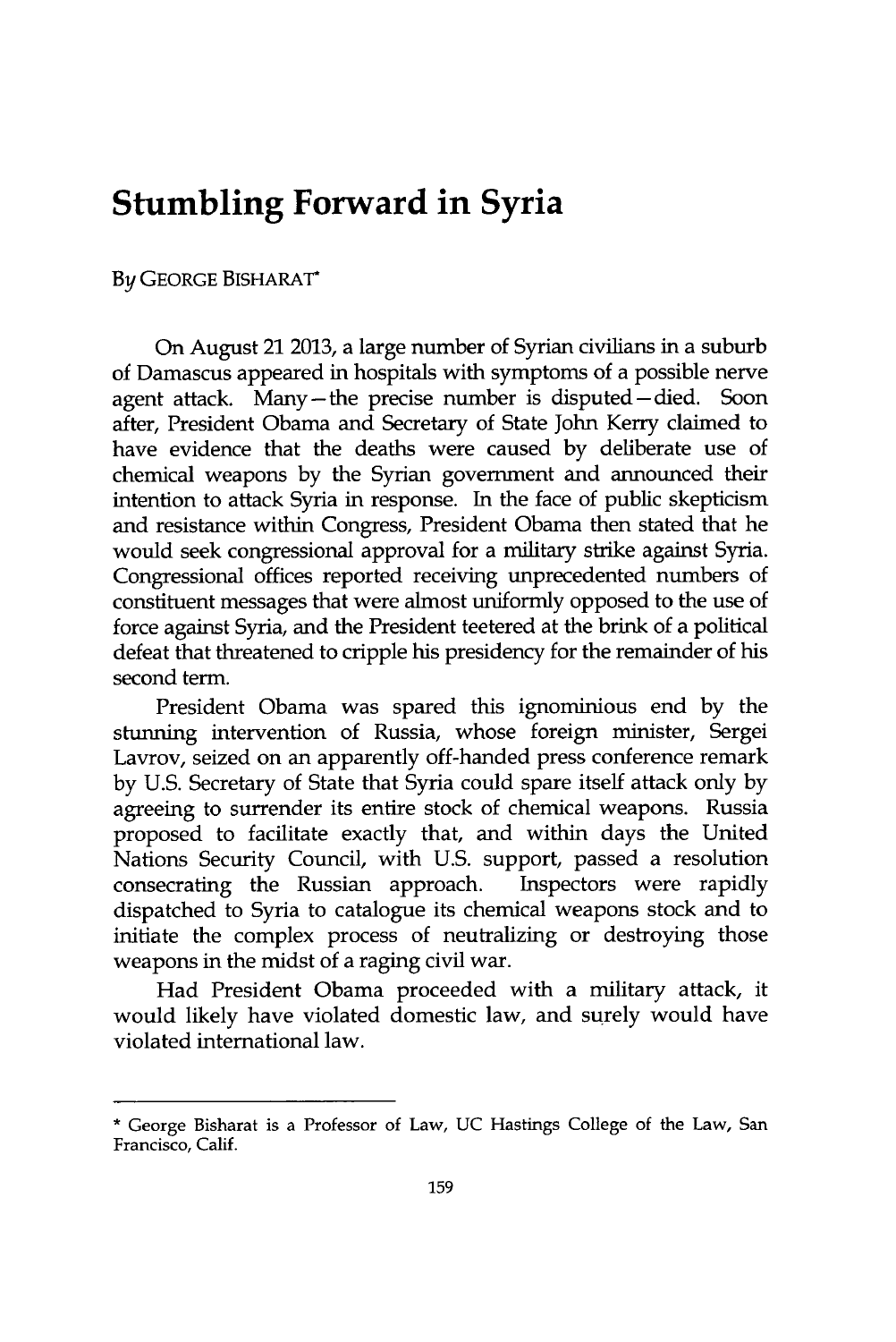Congressional approval for an armed attack on another state is required **by** the **1973** War Powers Resolution, which codified constitutional principles of the separation of powers and checks and balances. Per one constitutional scholar: "The president does not have power under the Constitution to unilaterally authorize a military attack in a situation that does not involve stopping an actual or imminent threat to the nation." The author? Barack Obama, as presidential candidate in **2007.** Congress has typically not confronted American presidents who have employed force without its prior approval, including, most recently, President Obama in Libya. **All U.S.** presidents since the passage of the War Powers Resolution have maintained that the act is unconstitutional. But unchallenged violations do not in themselves negate a law, and Obama's **2007** statement remains fundamentally accurate, although not undisputedly so.

Yet congressional approval alone would have been insufficient to establish the legality of a **U.S.** attack. The United Nations Charter permits the use of force in only two circumstances: self-defense in the face of imminent attack; and when authorized **by** the Security Council to counter a threat to international peace. President Obama's admission that an attack would be "effective tomorrow, or next week, or a month from now" underscored that we faced no imminent attack from Syria. Nor was Security Council approval forthcoming.

President Obama asserted that an attack would advance our national security interests. Even were this true, it would provide no legal justification for our use of force. Many things might advance our national security interests that are flatly illegal, and were other nations to assert similar claims, we would properly reject them. The president also passionately appealed to the need to uphold international norms barring the use of chemical weapons. Yet on assuming office he declined to investigate Bush administration officials for numerous possible violations of international law, from launching an unjustified war on Iraq, to torturing prisoners held without process in black sites scattered across the globe. International norms against aggression and torture are just as strong as the norm against chemical weapons. **U.S.** officials (and presidentelect Obama, who had won but not yet assumed office) likewise remained mute in the face of Israel's use of white phosphorous in densely populated parts of the Gaza Strip in Operation Cast Lead **2008-2009,** which inflicted terrible wounds on Gazan civilians.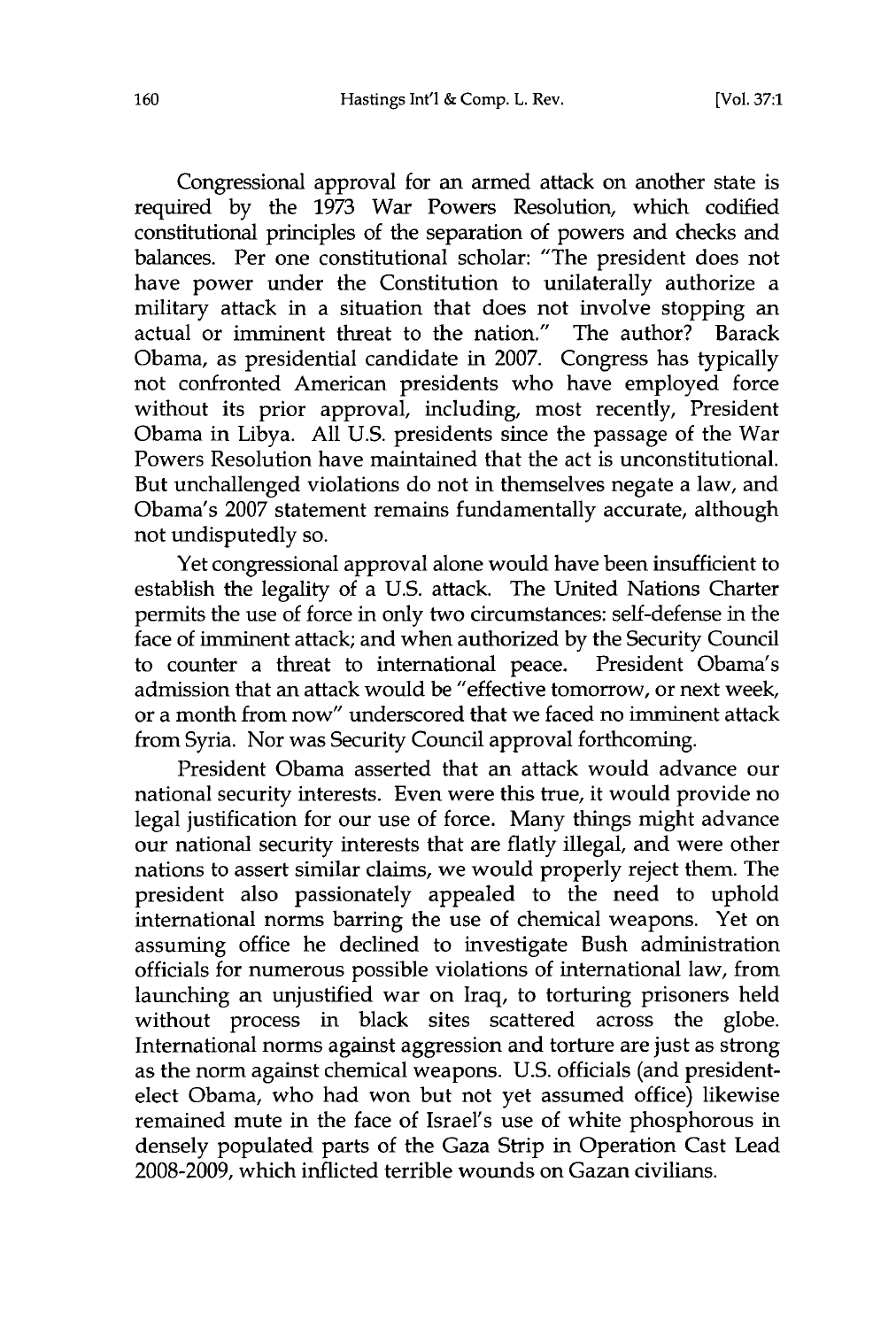Our president's pious appeal for respect for international norms rings hollow when it only rationalizes forceful intervention against Middle East regimes we regard as hostile to American, or to Israeli, interests. Selective application of international law will never win us credibility, nor can we persuasively defend some international norms **by** violating others.

Despite our government's ham-fisted approach to the crisis in Syria, some good-largely thanks to Russia's deft maneuveringcan still come of the situation. **If** disarming Syria of its chemical weapons becomes the first step in a move toward making the Middle East a region free of weapons of mass destruction, including nuclear weapons, that will inure to the benefit of all. Likewise, should political negotiations toward a peaceful resolution of the Syrian civil war- without the precondition that President Assad step down-bear fruit, that, too, would be a remarkably positive outcome of what began as a potentially disastrous miscalculation. Finally, **if** European and American publics have been empowered to rein in their leaders' penchant for military solutions over more difficult legal and political ones, that, too, would signify the turning of a corner toward a somewhat sunnier international scene, after some very bleak, dark, and violent years.